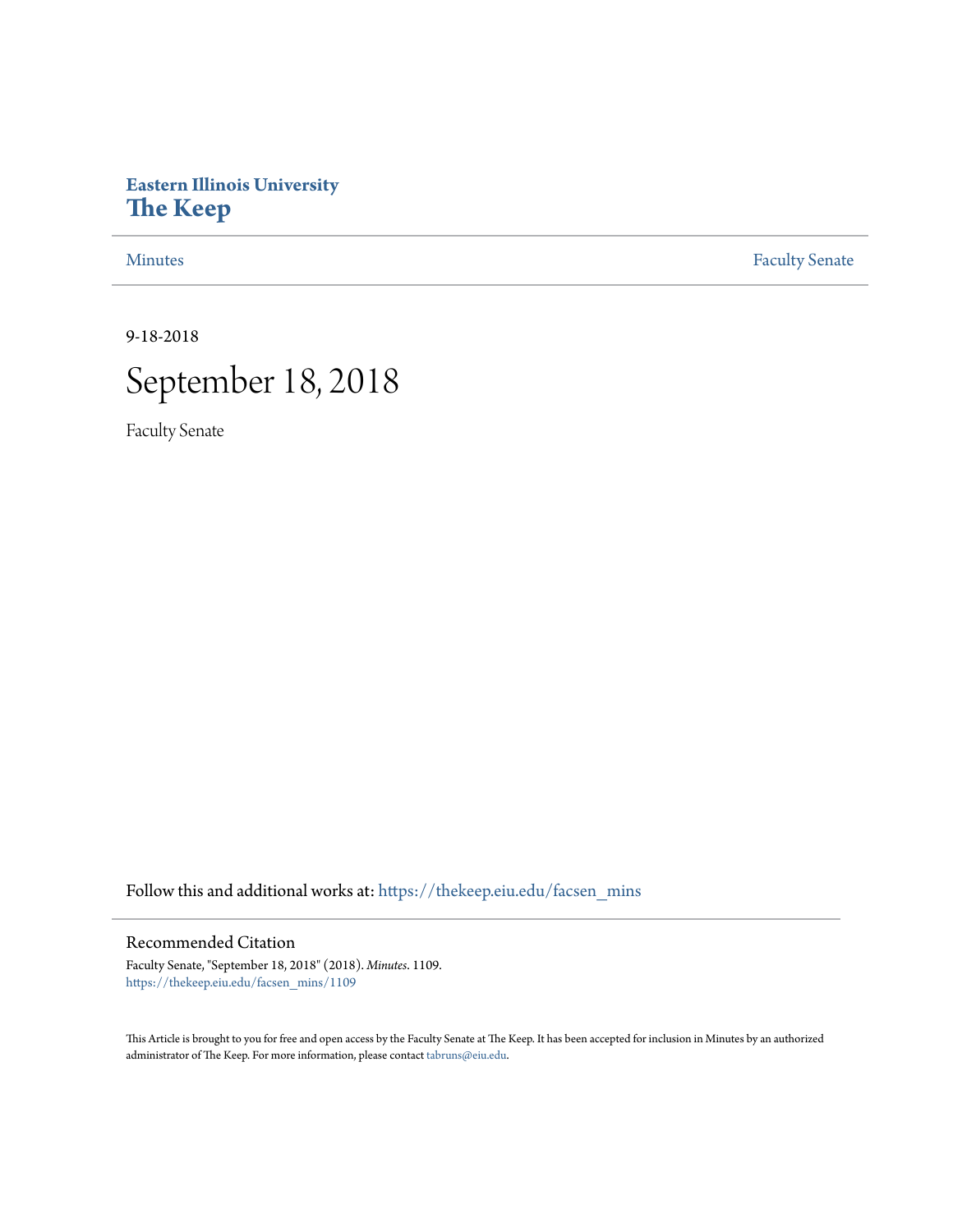*Note: This minutes is a summary of the proceeding, not a verbatim transcript.*

Attendance: Abebe, Brantley, Bruns, Chahyadi, Corrigan, Eckert, Gosse, Hugo, Hung, Oliver, Stowell, Wharram Student Senate Representative: Gordon Guests: Provost Gatrell, Dr. Marita Gronnvoll (CAA), Dr. Rick Wilkinson (CAA), Dr. Rebecca Throneburg (CAA), Dr. Angela Jacobs (CGS), Ms. Brooke Schwartz (DEN)

Bruns called meeting to order at 2:03 pm.

- Motion to approve minutes of Sep 4, 2018 by moved by Stowell, seconded by Abebe. All approve.
- Bruns: Executive committee met with Dr. Glassman and Dr. Gatrell. Lectures series will come from President's office. Topic still needs to be finalized. Dr. Glassman expressed that his priorities for this year include focus on retention, on addressing first gen students, particular AA male students. Perhaps the Senate can look at ways in which we can work with Dr. Glassman to address this issue.
- Hung: Dr. Glassman expressed that the good news in enrollment and increased in student numbers helped get us to a point of balance in the budget. But we will need continued improvement to get us to a better place.

Stowell: There was the on-going discussion on Performance based funding.

- Hung: There is a bi-partisan committee on Higher Education that is looking at how funding is decided for higher education. There's a smaller portion, less than 1%, of the annual budget that is tied to performance-based funding. There is now discussion on what standards for performance should be used, how they're assessed, and the impact on funding. They are also looking at the issue of the funding over all. Since approximately, I think 2002, the budget has been fixed, and all schools get the same increase and the same cuts. The ratios have been locked down for a while now. There are now suggestions that the ratios should change, given the new environment. There's flux in the discussion. Part of it falls on to IBHE recommendation, and that's timely because the IBHE is meeting on campus today.
- Abebe: Over last 3 years, for good reasons, the internal budgets have been sent back to the Business Office. Will the Senate/Exec raise the issue of devolution of our budget? That's an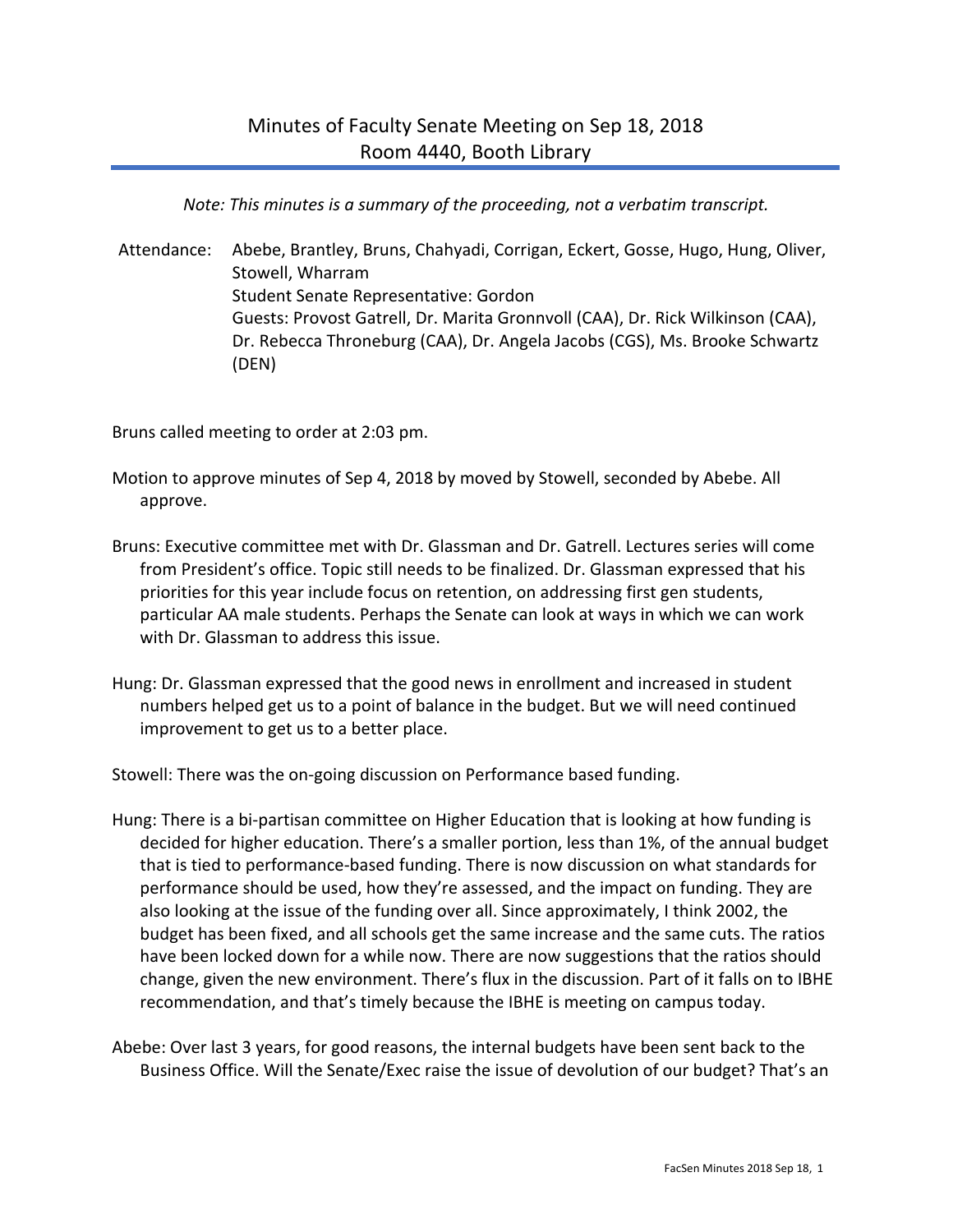important consideration. It impacts faculty, like how many steps to go through travel application. It should be an issue for Exec board to talk about, on a continuing basis.

Bruns: Absolutely. As I talk to departments on campus that is an issue that has come up.

Stowell: Election is going on, ending Fri noon. No candidate for CFR for Booth. We have 4 or 5 candidate on FacSen, still need 1 spot. Two no-shows show for COTE in CLAS and LCBT. We are a few candidates down. As committees change bylaws there will be shifts in positions so it's not terribly worrisome to not have all the spots filled immediately. Some committees can probably function well enough for now. For after Friday instead of waiting for 2 weeks, will send out results electronically so FacSen can ratify it electronically.

### Bruns: Nominations committee?

- Oliver: I have emailed all colleagues on the committees, sent copy of list of councils and committees. Based on recent history the question on whether the committees are functioning depend on the person in charge of convening and running the committee. So we should reach out to those individuals and keep in touch with them. Some of the committees are as-need basis so they wouldn't have to be meeting regularly when there's no need. I will send to Senator Hung the full updated list of nominated committees so it can be updated on our website.
- Gordon: The Student Council has filled the VP of Student Affairs position. The official results will come out tomorrow but there's only one candidate so barring any unusual circumstances that person should be sworn in. We currently have 17 senators and our quorum is 16, so we are leaving the position open for longer, but we are meeting regularly now starting tomorrow.
- Hung: I attended the staff senate meeting last week and here are some brief updates. They are organizing the Blue-BQ event and they have some funding for it. They have one change on the senate, with the AFSCME representative stepping down and a new one to be selected. There was a request to change some of the parking at Stevenson's hall – there is currently no staff parking and the dining staff who need to come in early have to park far away. They are hoping to change that and add a few staff parking spots closer to the dining hall. The lion's share of the report came from VP McCann. There are many funding decisions in the hands of our state executive branch. The legislative branch decides on a budget and how to spend the money, but the executive branch has to release the money to allow the things to take place. In the past, things that have been approved by the legislature end up not happening because the Governor's office is not releasing the fund. This year, two pots of money have been released, to the surprise of many. The first is a \$1.6M block to finish the work at McAffee and to replace the elevators at Student Services. There's also \$750K released for electrical work at the Lumpkin/Coleman/Klehm cluster. What we don't have is the money for Life Science. They had appropriated \$5M to do the HVAC in the building but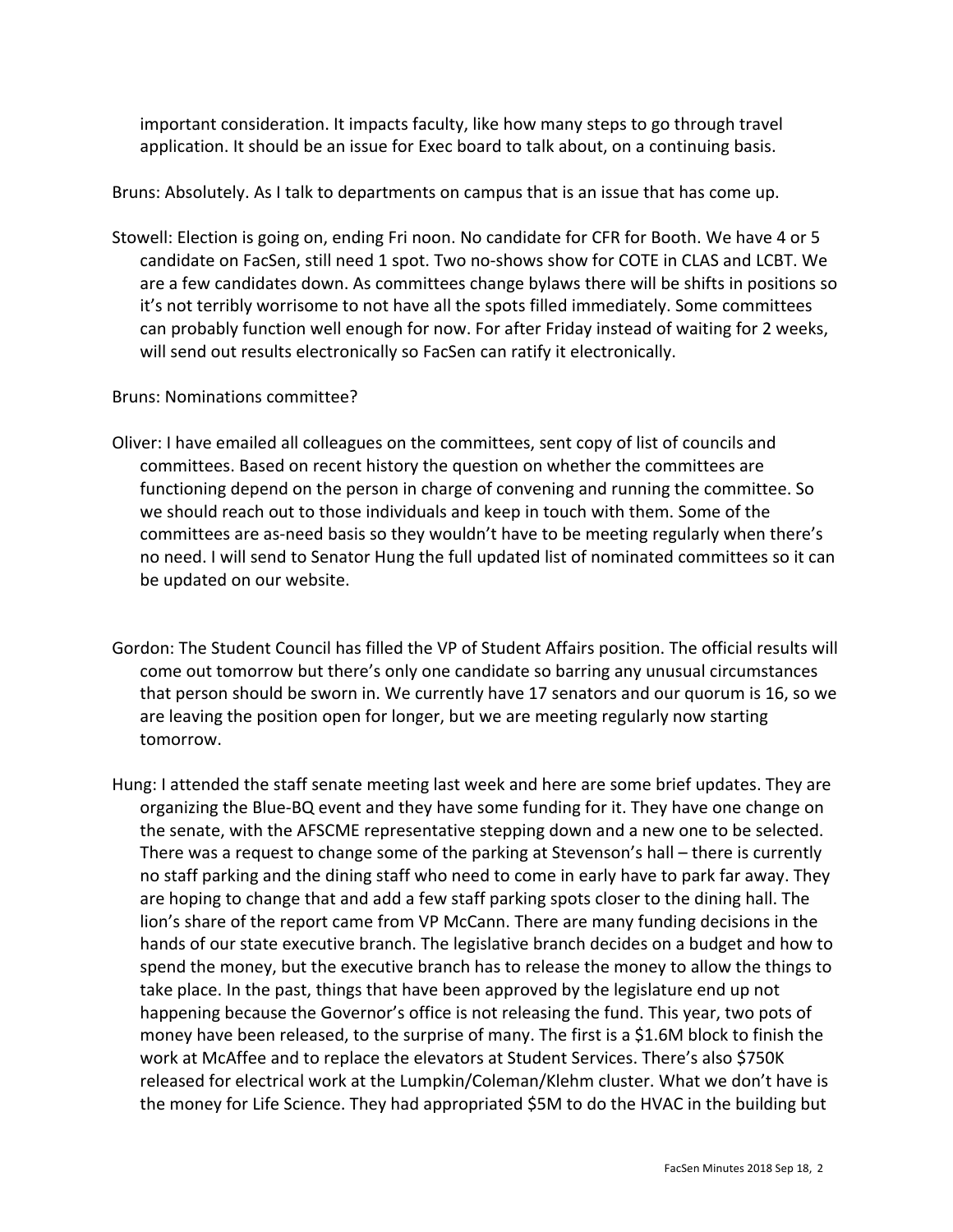the fund has not been released, and we don't know when it will be released. Another point is that EIU puts a 2% depreciation rate, meaning that over 50 years, the buildings will reach \$0. There are many buildings on our campus that are in dire need of upgrading and maintenance. So far, we haven't received that kind of money. In fact, we haven't received any significant amount for maintenance and upgrade projects for going on 10 years now. So the admin is talking to the government to get 3% of our total budget to do direly needed maintenance and upgrades, as a start to catch up on the years of neglect. In terms of enrollment, VP McCann said that we would want to see 250 extra on top of this year's number to have a comfortable budget.

Wharram: Is that total over all, or incoming first-year?

Hung: Total overall, FTE.

- Bruns: Did he mention anything about the repair work to the bridge walkway at the Union?
- Hung: That will be done but the money will come from EIU, and not a release of money from the government.
- Ecker: The call to apply for the Mendez award has been sent out. So now we're waiting for the responses.
- Abebe: Fall forum last week. The forum committee hasn't met since then so no report on evaluating the activity. The forum was excellent. Need to have more faculty to attend, particularly the younger faculty, and particularly on the topic on defining higher ed. The participants were generous with their time, particularly Provost Murphy from ISU. Assuming we will continue the Forum, perhaps we need to plan for Spring forum.
- Bruns: The forum went extremely well. Panel was well done. We had some good questions, including a very incisive one from a student. It's unfortunate we are not seeing the younger faculty there because they are missing out. One question: if there's an event on campus they want us to cosponsor, is that something we want to participate in. For example, open resource week at Booth they are screening the film, I think that's perfect collaboration. Thoughts?

Abebe: Anything involving faculty discussion will be a good idea.

Bruns: We will touch base with you on that.

Hung: Budget committee has no report.

Stowell: Shared governance report is tied to the next part.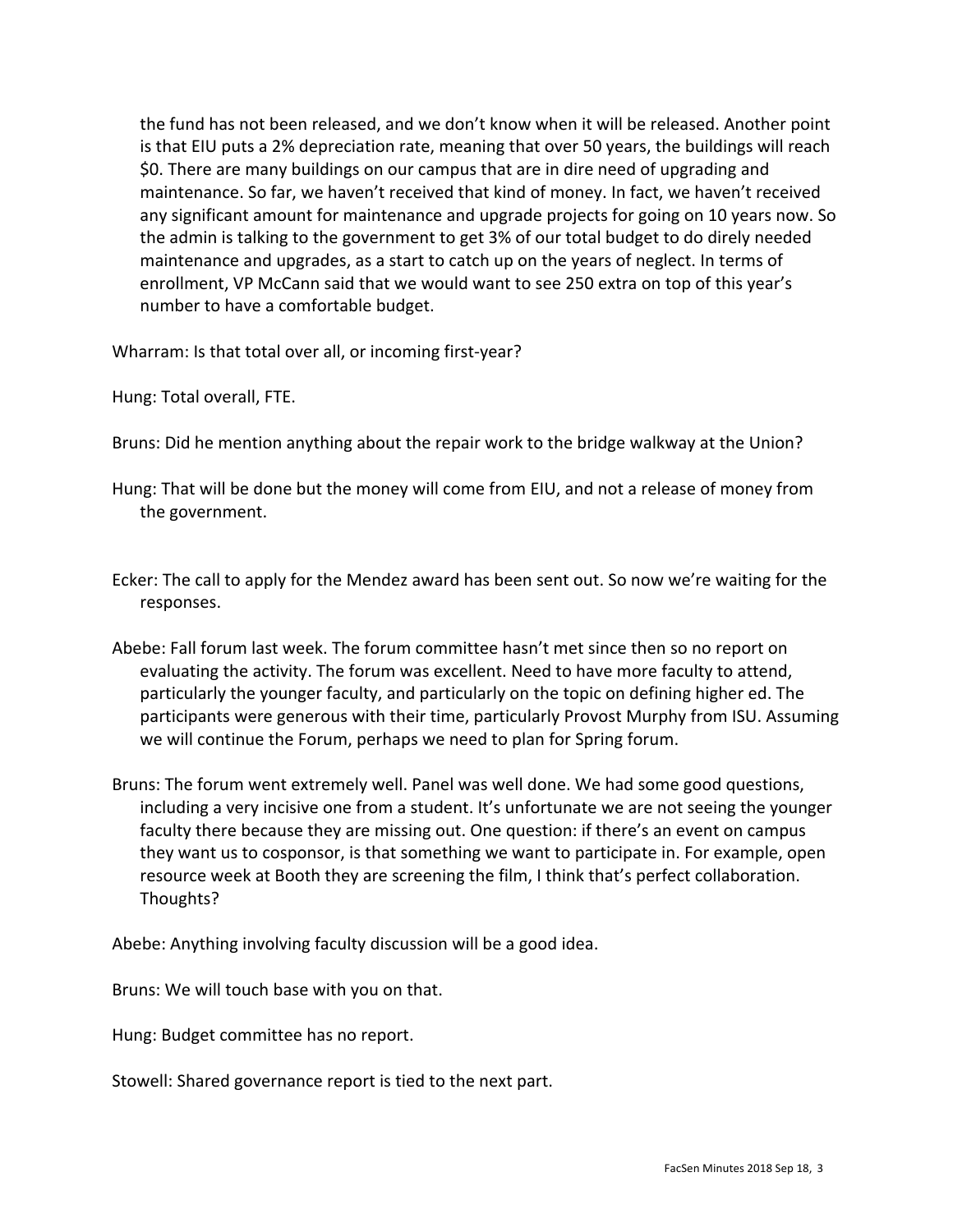- Abebe: Before we move on to the next section, I have a question on your plan to go to each department. What is the goal of you meeting with the various department? What are we trying to achieve? Is it a listening mission? What will we do?
- Bruns: This is an initiative of my own. It's important to me to meet with them to ask them what would they want to see FacSen to do and focus on. In my mind, this is a fact-gathering and listening tour. As we look to EIU to rebuild, the faculty needs to be a major voice in how we rebuilt. That's the message I am taking to them, what I want to hear is what are their concerns. Met with 6 of them so far, then at the end I will pull into a small report to share. Been hearing some areas of concerns, that don't need money but can be addressed. One example: some faculty are frustrated that sending in orders for equipment they need and the orders changed by Business office so what ended up being ordered isn't usable.

Oliver: What's the rationale for that event? Was it the least expensive item?

- Bruns: Yes it's cheaper but it doesn't work. While I understand we want to be efficient with our fund. But what I think needs to happen is to have the communication back and forth.
- Oliver: Also wondering, is it opportunity to encourage faculty to consider serving at the university level. Based on our needs of our university.

Bruns: Yes. Absolutely.

Oliver: We've lost many young faculty.

Bruns: And it's still going on. In the last 3 weeks, I've heard of 3 faculty have left.

- Hung: In addition, we also had a lot of encouraged retirement in that same period, so we lost the senior faculty and the institutional memory. So we have lost the younger faculty and also the more senior faculty.
- Eckert: I found out that the number of Unit A faculty has gone down by 20 compared to last year.
- Bruns: Yes, that's a major concern. I did this without consulting you all but it's been a positive experience. I'm hearing that people say it's refreshing to have someone go talk to them.
- Abebe: I think it's great thing. But you're also setting an expectation so that if we don't do anything about the information that we're gathering it'd be disappointing. So it is in the spirit of that that I asked this question.
- Bruns: Yes, I agree. I wouldn't be happy to gather the info but nothing changes, as well. Clearly, we cannot address everything. I hope we can address at least some if not most of them.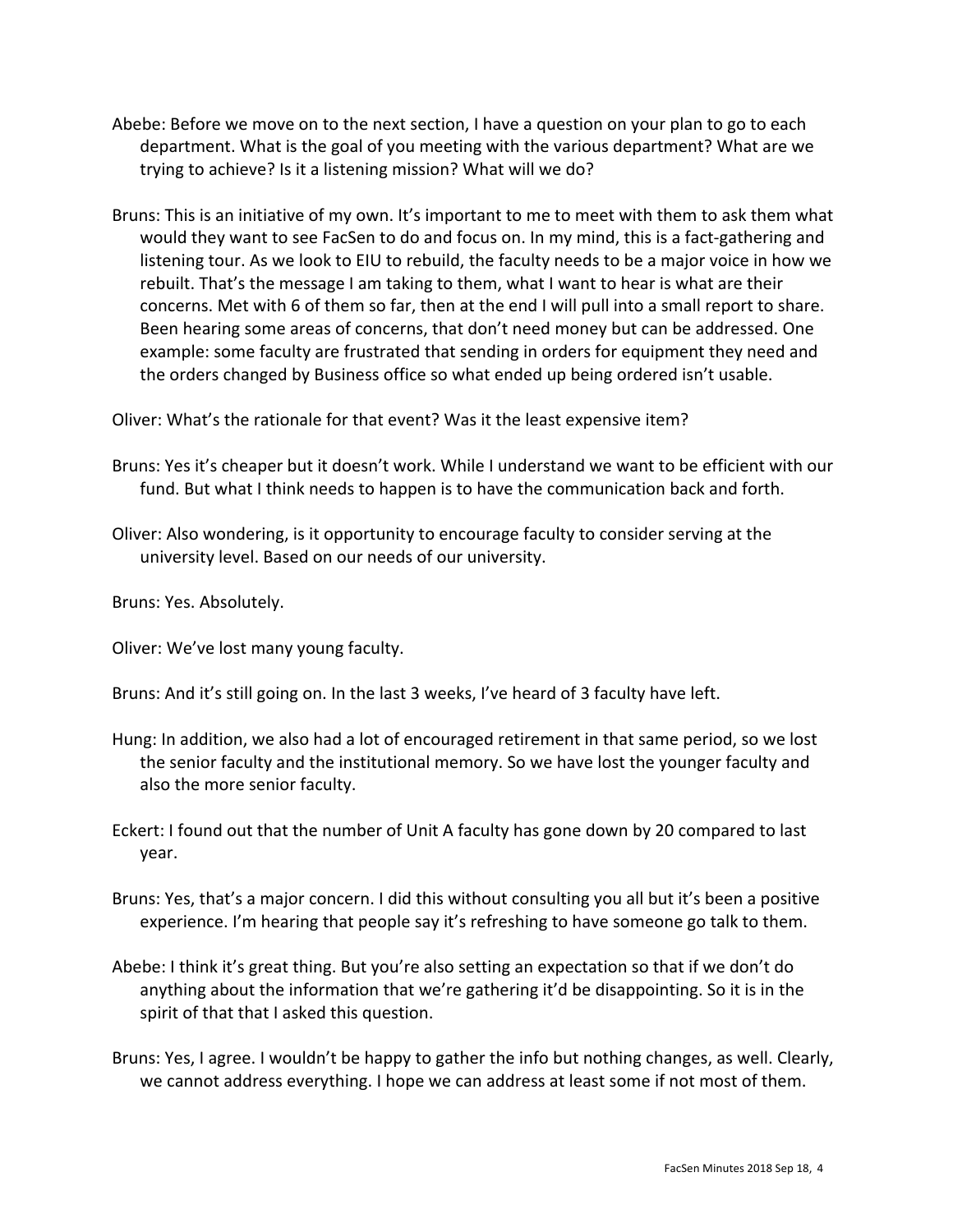# Corrigan: When will it be done?

Bruns: It will take the full semester.

Corrigan: So we will get the full report later next year? So any changes will take place next academic year?

Bruns: Some of what we can address immediately we will do so, others will have to wait.

### Combining APERG/STHC

- Stowell: A proposal from Spring to combine the two rarely-meeting committees. A suggestion, not a resolution. To bring them together instead of populating them separately. Need to address that through the contract.
- Wharram: We didn't call it a resolution. It was a suggestion. We recognize the importance of these committees, but the rare frequency of their work being needed, it makes sense to combine the membership. But ultimately we need to have the school and the union to address this. In the contract Section 18.2 it says the APERC shall be composed of the sanctioned and termination hearing committee, whose membership is described in section 16.1. So the question is how do we make this happen?
- Hung: I think the path is to talk to the Provost and Dr. Glassman, and then contact the UPI. We need to bring them together and convince them both that this is the right idea to get them talking about it. If they are convinced, or if they see a different way, then they can sign a Memorandum of Agreement to the Contract.
- Wharram: Currently, it says in 16.1 each of the 4 colleges will select 1 member, and the Library shall participate, and a member to be at-large. So with the reorganization the details will change.
- Hung: The configuration will have to change due to the reorganizing anyway. Whether we also add this change to combine APERC and STHC will be a separate consideration. So do we as a Senate endorse this and then bring it to their attention?
- Stowell: I have another line of thought. Do we need a separate program elimination committee? So, CAA already reviews program creation, and you were already consulted in the last time for elimination.
- Bruns: That raises a good point. Particular in the context of college representation. If we change the composition of the Senate to reflect college representation. In that case, maybe we can tag APERC to CAA, so that when the need for APERC comes up then members of the CAA will be called. Then when the STHC is needed, we can call on FacSen to do the work.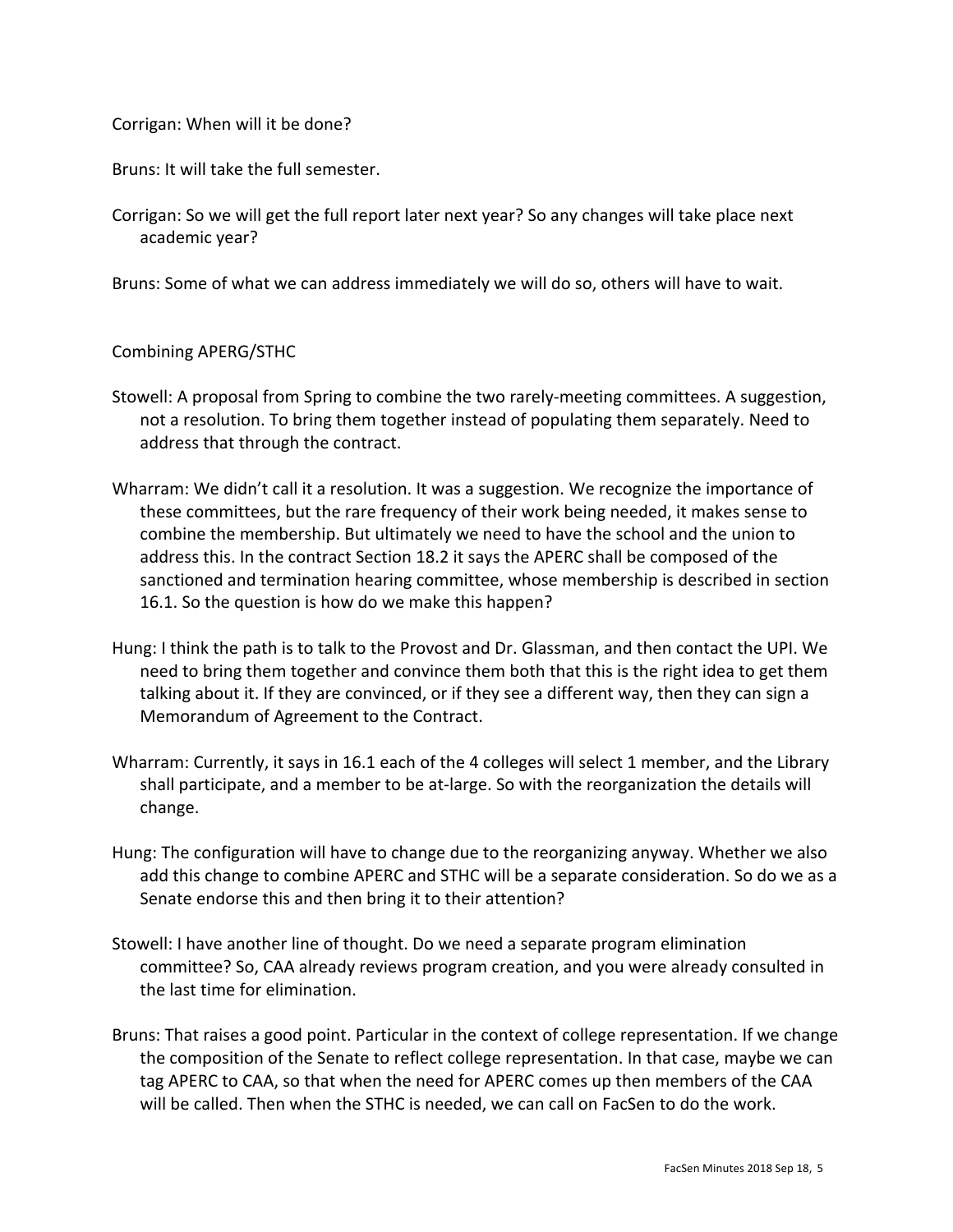Hung: I also think that we don't need to recommend just one thing. We can present them all the options that we think will be good and let them choose. Maybe they'll see something we don't and do that instead.

Wharram: Yes, ultimately, it's their decision on what to do.

Bruns: I do wonder if it'd be a good idea to give a recommendation instead of just a list of options.

Hung: That's fine too, but that means the Senate will have to make that call.

Bruns: Okay, how about if you summarize the list of options and we can make a decision next meeting.

Hung: Okay.

Bruns: Next, College representation at FacSen

- Stowell: Last time, we proposed 1 from Booth, 4 from CLAS, 1 LCBT, 1 HHS, 1 CEPS, and 7 at large. As I think about how we go about this in terms of soliciting participation, we might need some coordination in terms of filling the designated seats and work with them to make sure the right slots are filled.
- Hung: So like if someone chooses to run as an at-large position but there's a vacant slot for the college-specific seat then we can ask them to run for that instead?
- Stowell: Yes, it will take some negotiation with the candidates once we get a slate. But this isn't that different from what we currently do for committees that do have college-specific requirements.
- Bruns: Maybe we can just have a pool of candidates, then, and slot them into places. That way the candidate wouldn't have to make that call. They just have to run. Does that seem reasonable?

Hugo: That seems like it'd be the best way to do that.

- Eckert: Wouldn't that be unbalanced. Like if we have 10 from CLAS and none from HHS? Wouldn't that be 4 CLAS senators and 6 at-large but nobody in HHS?
- Bruns: Well I don't think so. Let's say there are 12 from CLAS running. They will take the 4 college-specific slots and then 7 at-large slots, so the  $12<sup>th</sup>$  one just wouldn't serve on the Senate, and the seat for HHS will remain vacant.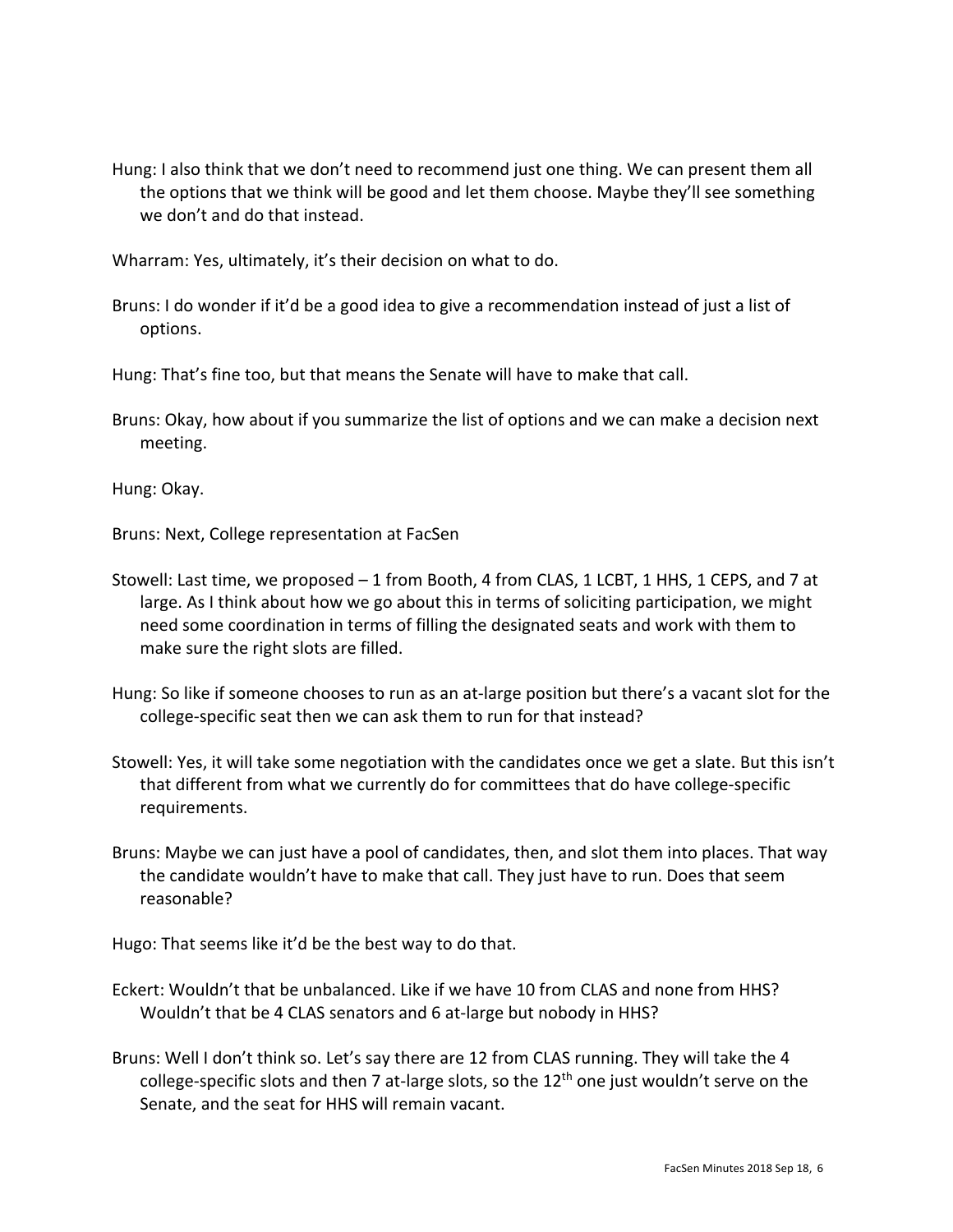Eckert: Okay I see.

Stowell: Each year technically we should only have 5 seats open at a time, so hopefully we won't run into that sort of problem.

Hung: As we discussed last time, we need to have language in here to address what happens if a college-specific seat is not filled. Do we leave it unfilled and then try to fill it the next election cycle? Or do we devolve it into an at-large position? In the former case, we will end up with 14 Senators. Or maybe even 13, or 12. In the latter case, we might end up 16 the next year.

Wharram: In that case we will just have to go bang our drums to get people to participate.

Bruns: And I also think that at that point perhaps the Deans and chairs will want to get involved in encouraging their faculty to participate because if I were a Dean and my faculty isn't represented at all at the FacSen, I would be concerned.

Hung: Okay. I just want to make sure we have language in there to capture that.

- Stowell: This will be a by-law change. Ultimately, if we have other changes, I hope we can improve in principle things that affect our by-laws, then we rewrite them together and get one approval.
- Hung: I agree. We should get all the changes we need and then just do it in one shot. We will need to accept it and then send it to the Board of Trustees and the President?
- Stowell: No for by-law changes we just need 2/3 of the Senate. For Constitution changes we need the full faculty vote and then also Board of Trustees.
- Motion to adopt this framework as described made by Abebe, seconded by Wharram. No oppose no abstention. Approved.

Comment from New Dean of Library Services, Zack Newell.

Newell: Hello. I am Zack Newell and I have been here since August from north of Boston at Salem State University. I am excited to be here. Getting a sense of optimism, and a sense for renewal. I am fortunate I have a lot fabulous staff and faculty, with great appetite to move forward. As academia changes, so does library. We need to reflects both digital, as well as student services. We did just open the Flu exhibit. We do really good exhibits here and I encourage you all to come and join us. I am very excited about this because it signals interdisciplinary opportunities, which is something I really advocate. It is informal dialogue. We will have different speakers throughout. Our Spring exhibit will be moon landing, which I am very eager about since I am a fan of space exploration. I will be happy to take any questions.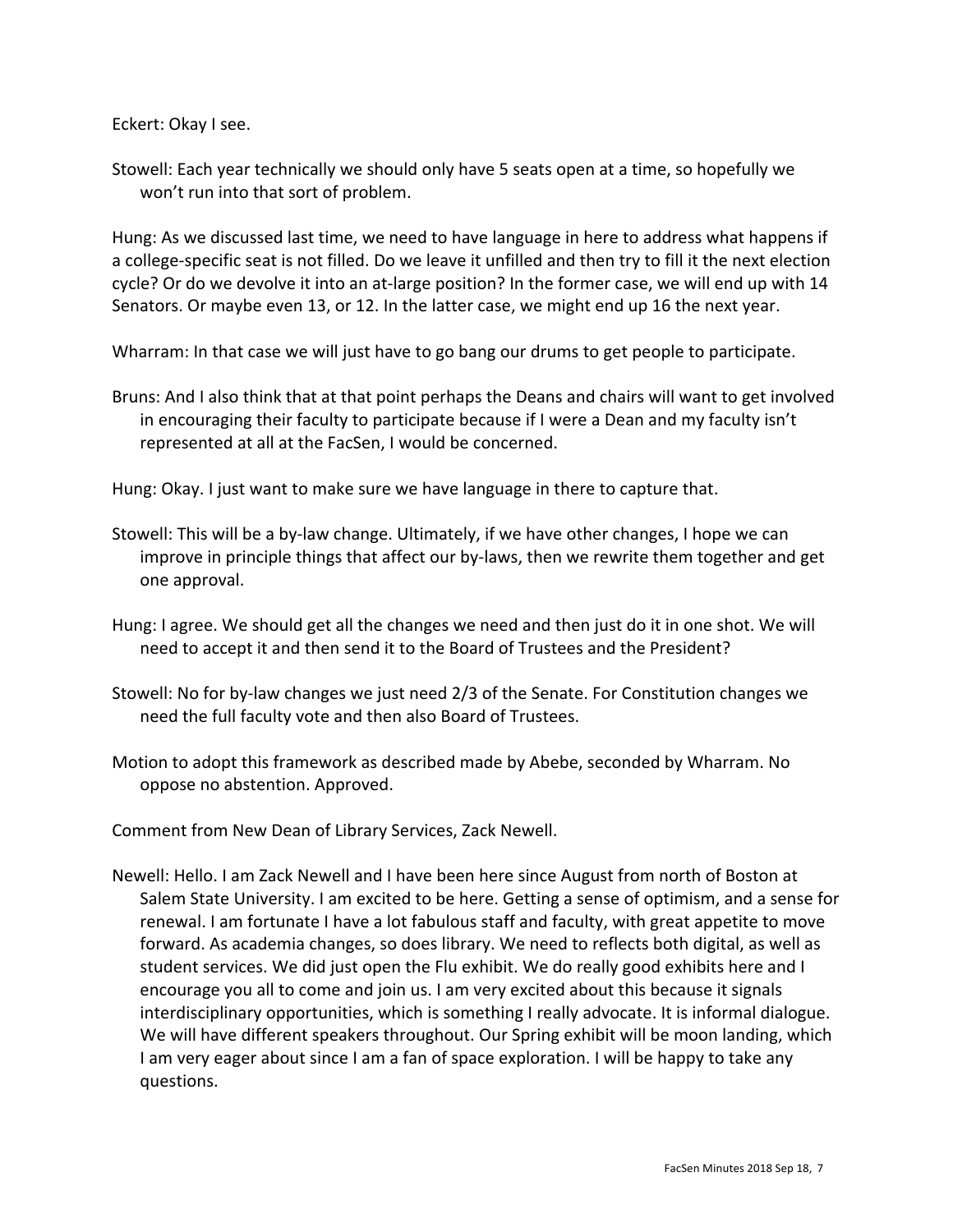- Gosse: I am a distant educator in nursing. The Booth Library, especially Stacy Knight-Davis, has been so helpful for distance education. What do you see for engaging distance students as far as library resources go?
- Newell: I will want to advocate for more online presence, like in D2L space. Also advocating connection with the library, like a widget, to interact with the library so it's clear to the students. Maybe advocate with open access educational material, so access is more readily shared so they don't need a formal IP network. Booth should partner more formally with faculty to promote open access material.
- Gosse: Lots of students have iffy connection. So the more we can make the access easier and stable would be wonderful.
- Hung: What are your thoughts are on the changing needs of the academia, like in the development in digital access points. We're seeing more students and faculty doing their scholarly work on various digital platforms. What do you see is the role of the library in this environment?
- Newell: I think we have a central role. I've been a strong advocate for digital access in our library and spearheading digital scholarship. I've worked closely with campus colleagues to make sure there's infrastructure in place to support the digital humanity platforms. In this regard, it's fortuitous that on my first week on campus, the Provost had sent out request for development priority requests. This is where I am so thankful that I have such wonderful staff and colleagues who jumped on the initiative. Our proposal for Student development innovation center was accepted to transform space on first floor to a digitization center specially targeting student success. We are working out the details. It will center on digital humanities, with partnership with FDIC and Office of Student Academic Success. The center will develop more capacity for digital scholarship. Something that's lacking is the new-age computer lab, not just computers, but other tech. When I taught First Year seminars, a lot of digital writing, like creating material. I depended on a lot of free platforms to enable them to do mix media work. It would be amazing to have a place and the support for students to do things like that on campus. I see that as a real opportunity for the library not only as a redefining of the library as a hub across campus, but also for them to have a space here where the campus can utilize. Another thing that I am interested is that I was fortunate enough to have lived around Boston area with a lot of tech companies and I want to bring some of that collaboration to Booth. As an example, GE has invested \$3M in 3D printing, and my thought is that if they're putting that money in then it should be a more impactful experience for our students. The practical side of me thinks of student success that we should provide these opportunities to our students to give them a leg up when they graduate. I see Booth as having a central role in bringing that to happen here.

Hugo: Do you have any plans working with FDIC for workshops?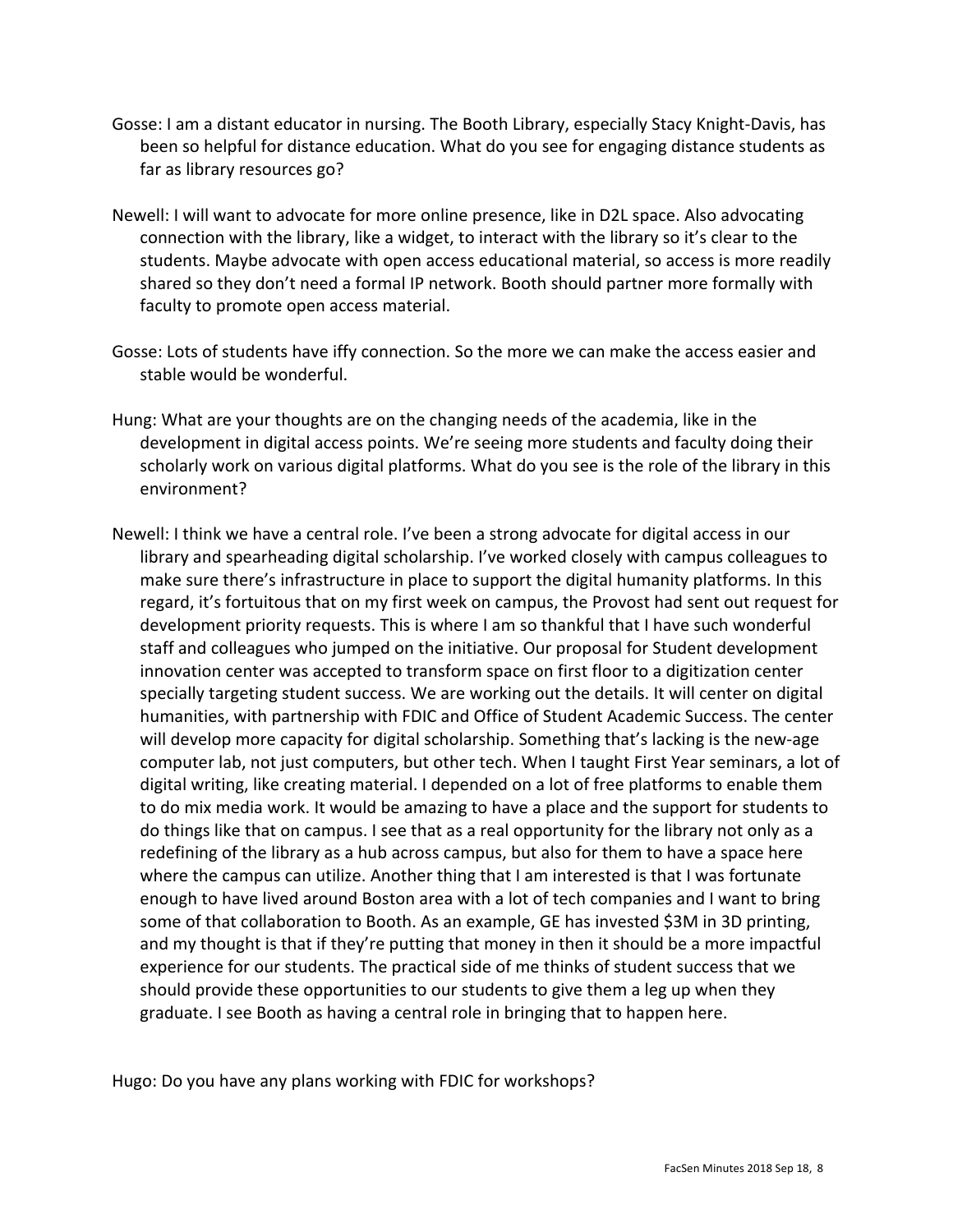- Newell: Yes I've already been meeting with Dr. Newton and we will be meeting monthly. We're also bringing in Dr. Wharram for his expertise in digital humanities. We had a center of teaching and innovation and my old school where we addressed many of the topics of digitization and scholarly work. I would like to see something like that here. I had also written a grant to address if libraries are failing our under-represented students. Instead of assuming students' needs, we should go get students into hubs to design their own space and programs, and what would that look like to have the ideal space they want to use. We just assume that certain things are what they need. But we have such a diverse student body. I want to prioritize it so that the students who may not have had access to many resources in high school or before get a voice in deciding how resources are deployed to meet their needs, to help them succeed at EIU.
- Hugo: I found that there are lots of benefits through workshops. Lots of time I won't think of the resources or aware of resources. So highlighting these things can be very helpful. Every time I contacted the library they've been helpful. I'd like to see more of that.
- Newell: Maybe that's something we can do to set up some feedback system so we can be more proactive in providing those services.
- Gosse: I need to figure out the notice on purging periodicals. I know that we've lost several nursing journals. If I put an article in a folder for class and students access then it only counts as 1 access. That's something I'd like to figure out because while the library is very good at getting resources I need, but there are some things that I used to be able to get but now I have to wait. And that's okay. But I just want to make sure that I am doing what I can.
- Newell: So what you're saying is that you're worried that the journal will be counted as only having been access once so it doesn't accurately reflects the use and the importance to your discipline?

Gosse: Yes, that's the piece I worry about.

Bruns: Maybe you can download the article 12 separate times?

Gosse: That seems time-consuming.

Newell: Well there should be some IP Firewall info that can be tracked so that it gets registered every time it's used. I don't have a clear answer to that but I will ask Stacey about it.

Gosse: Yes I've talked to Stacey and she's shown me how too.

Bruns: So these are not journals that are canceled?

Gosse: Correct.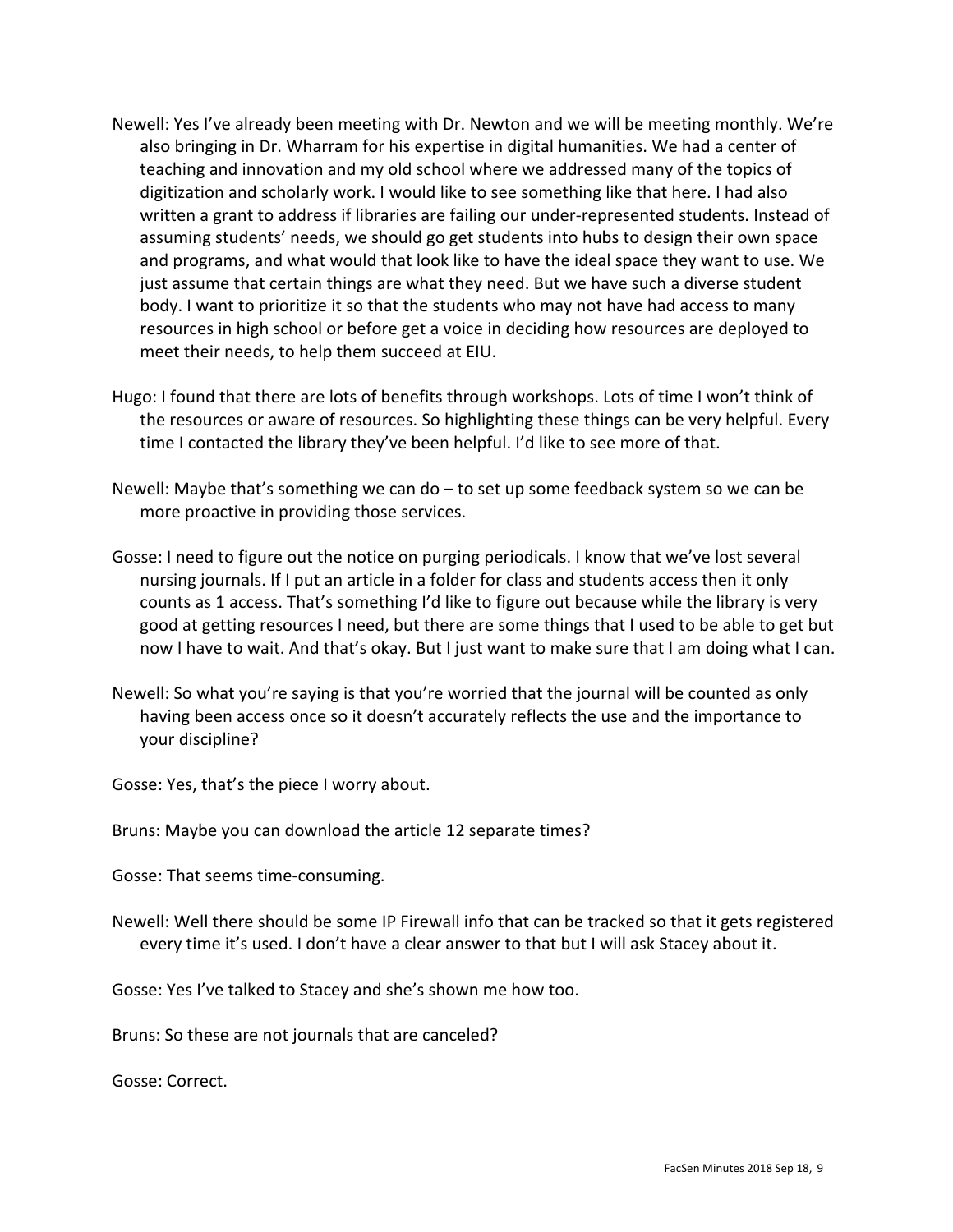Bruns: Okay, maybe we can talk more later after the meeting?

Gosse: Yes.

Wharram: Maybe a map for the library? I found myself in need of maps when I need to find things in the library.

Newell: We have an ad-hoc sign committee.

Corrigan: Yes we are working on that – better signage, maps, and directions.

Bruns: Thank you Dean Newell.

Gatrell: Quick update today. The final calculations on revenue will be made over next 2 to 3 weeks. Final budget soon. The budget is down but the final numbers will be known soon. Ethics training is forth coming. We used to work with a partner campus. Now we are doing our own online training to make sure to reflect our values and priorities. Happening in early Oct. Thanks to UPI to ratify contract. Happy about that. The fall semester is off and running and all processes are underway.

Abebe: We used to get emails about deadlines for various due dates. That coming?

Gatrell: The Administrative Calendar?

Eckert: Yes, the link is out.

Gatrell: Okay we will make sure that the info gets to all faculty.

Oliver: So the budget is not set?

Gatrell: No, we need to have the contract to be signed to work on that. So that's forth coming.

Abebe: Thank you for participating in the Forum.

Bruns: Yes, thank you for doing that.

- Eckert: Our President has not yet addressed our campus yet this year. Do you know when the State of University Address will be?
- Gatrell: It will probably be in 2 weeks. This month has been really jammed, with BOT and IBHE events. I expect that it will be no later than the first week of October.

Updating on connecting CAA/COTE/GCS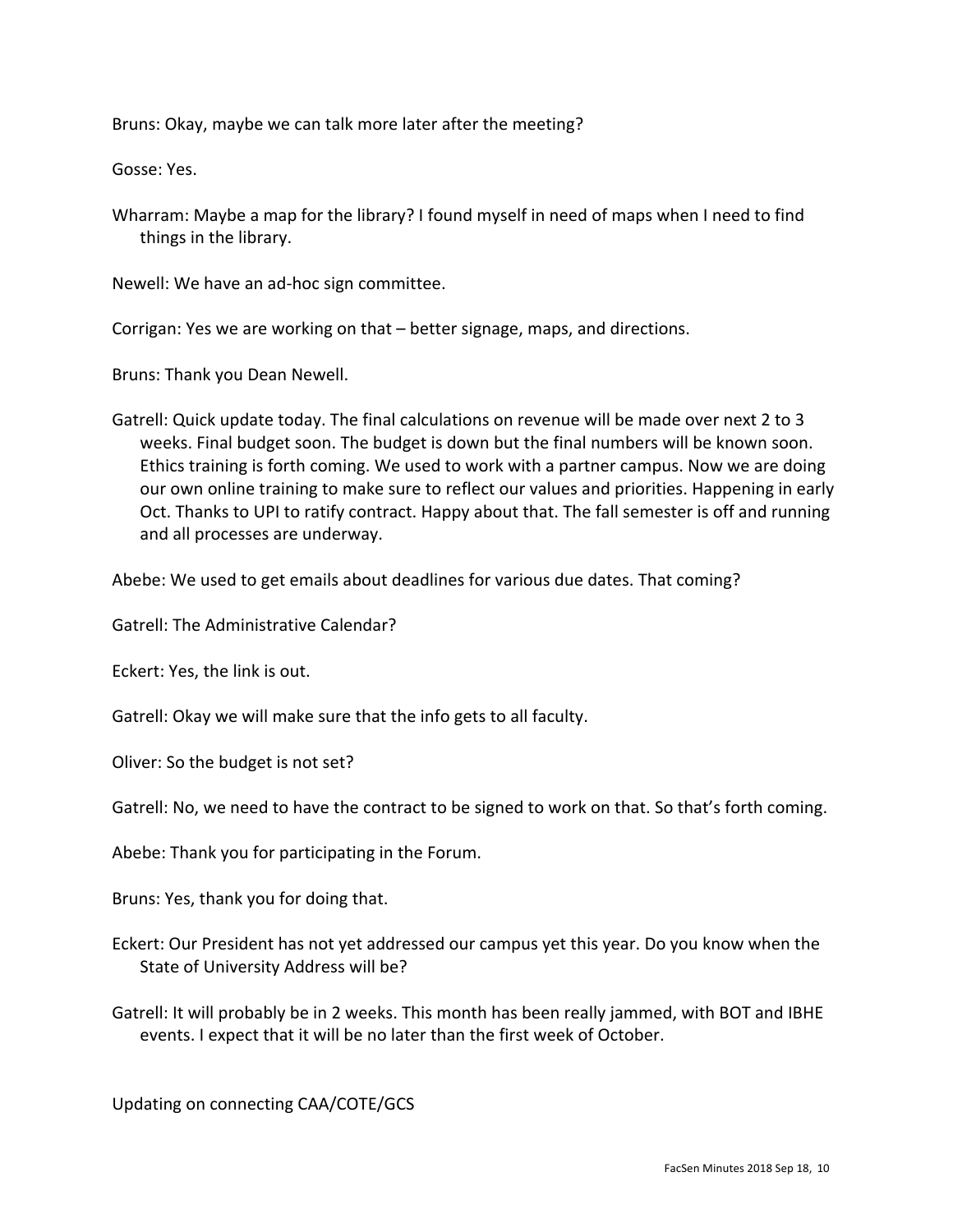Bruns: Senator Stowell and I went to meet with CAA and some CAA members are here today. One of the models we had talked about was a method of executive action. I would like to propose a different model. According to the Constitution, CAA is responsible for making recommendation on curricular matters to the President. I would ask that whether FacSen needs to be in the role of second-guessing or rubber-stamping our colleagues. I would like to propose another method, which may need a chance in Constitution. I would like to propose what I'd call "Faculty Congress." This "Congress" will consist of 4 entities, FacSen, CAA, COTE, and CGS. When we have elections, anyone who runs for a CAA position then they are representing our faculty body on the matter of curriculum. Each of the bodies will represents what they currently are. Then FacSen will address any issues not addressed in these other bodies. Thoughts and questions?

Corrigan: So it will be the same except we have an umbrella called "Faculty Congress?"

Bruns: Essentially yes. What I am proposing is to codify our current practice.

- Eckert: How will it address the issue of not having enough people to serve? Also, the HLC's critique was that the various bodies that address important issues are not cohesive. So the idea originally was to find some way forward that can address that. This "Congress" idea – how does it work and how will it address these issues?
- Gatrell: I think the "Congress" is rather elegant idea. The fundamental problem from HLC was what is the role and purpose of the FacSen. You can correct me if I am wrong here.
- Stowell: Yes, I can read from the report EIU approaches the matters of curriculum, student learning assessment, and curriculum reform in a manner that differs from many other institutions. Rather than organizing various committees under one umbrella, like a FacSec, the university takes a disaggregated approach with each as a stand-alone entity. The value of this is that many people seem to touch and be engaged various dimensions of assessment and curriculum development; however the limit of the model is that the work can overlap and there can disconnects and gaps in the model.
- Bruns: So one thing I would question is that do we actually have overlaps in our functions. Like right now, CAA isn't overlapping with FacSen at all. In fact, if we go to the FacSen approves CAA items model, then we will end up doing what the HLC thinks we're doing.
- Gatrell: And there're actually a number of alternative approaches. If the approach is to take a minimalist approach, then this dialogue in itself is a response to the HLC report. We can substantively show that we've taken a serious, reflective process, but reaffirm X, or Y, or change Z. Or whatever we have to do, I think in order to ensure that the expectations from HLC is met, we would need a resolution to this discussion. Maybe there'll be a formal recognition that maybe we are fine with X or Y, whatever that is, and I don't presume to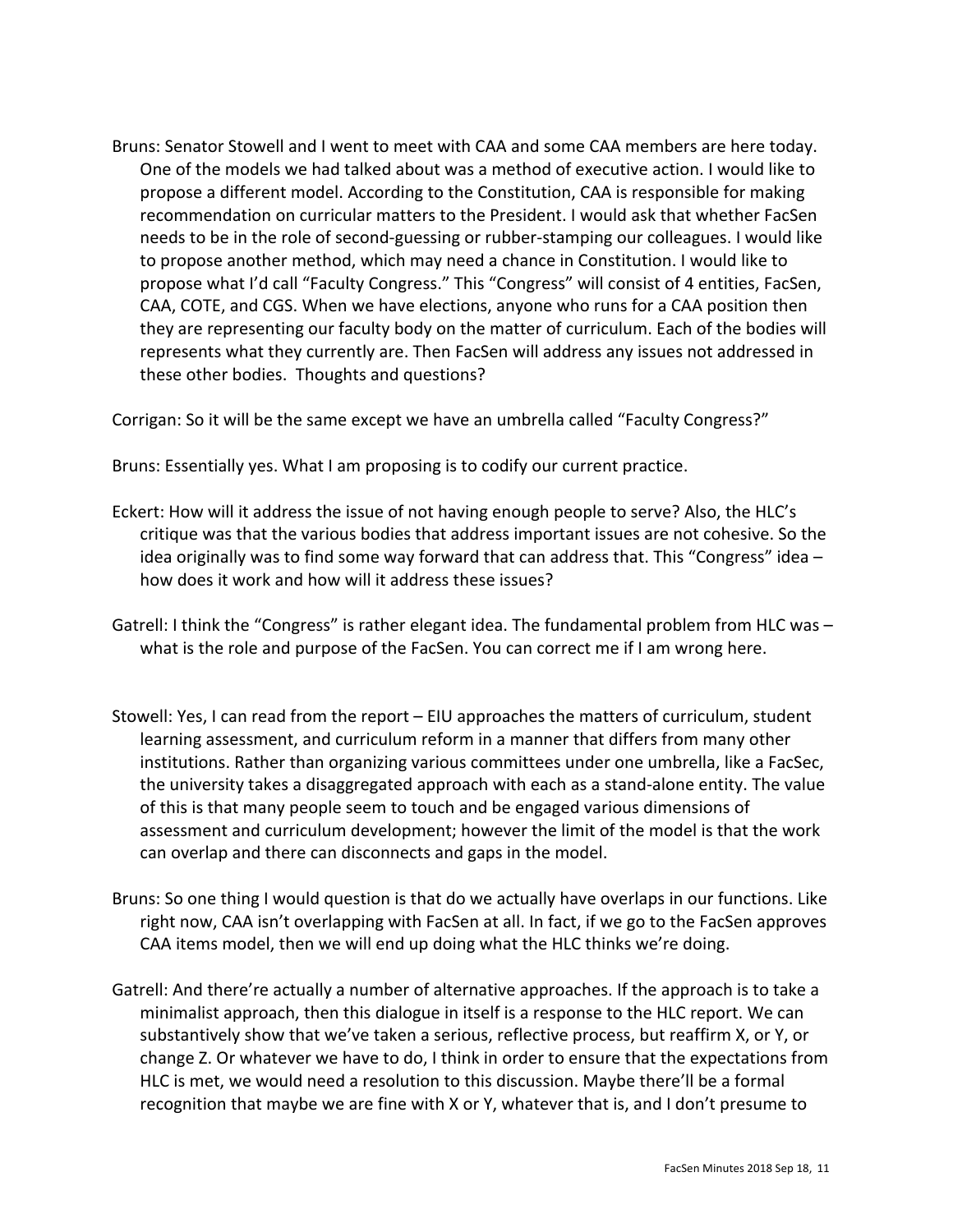know what the faculty wants. But I do believe we are under obligation to produce something that is a response to that observation.

Stowell: This year. Because the response is due in June next year.

- Gatrell: Part of that will speak to Senator Eckert's concern, which is that as the size of faculty changes over time, how has our governing framework change to accommodate that. I don't have an answer for that, but it's clear that the HLC report's language articulated the desire for us to have a response.
- Hung: I think I agree that in part, if we as a campus, the faculty together having a discussion, that "yeah, we do things differently, and we're happy with that." Well, that's a response. Maybe that the most political response, but it is a response. What I don't want to see is for us to do something for appearance's sake, with no substantive change to how we run our business in a way that will help us run things better. If we can see a way forward to change the process to make us work better, then I would support it. But creating things for the sake of creating things to answer a critique is not what I would like to see. If we do this "Congress" issue, I would like to hear what would be the purview of the "Congress;" what would be its roles and functions? If it's a simple matter of "we will meet twice a semester and we will talk," then we can do that electronically without setting up a "Congress." That is the kind of thing I want to see. I am not opposed to the "Congress" idea, but I want to know what is the function, what is the problem we are solving?
- Bruns: Let's say for example "Faculty Congress" is simply an entity. It doesn't meet. It isn't intended to do anything in particular. It is an organizational umbrella of CAA, which does undergraduate curriculum, COTE, which does the teacher education curriculum, CGS, which does the graduate curriculum, and FacSen does everything else. So it's not "this is one more thing we need to add people to." It's not like that. It's basically codifying to say that CAA, CGS, COTE, and FacSen combine together to represent the whole faculty body.
- Hung: That sounds okay. That doesn't sound like any extra work that needs to be done. But I also think that one area that the HLV may be looking at when they said things are overlapping is that I know that when the CAA was developing the learning goals, a lot of the work you did closely with CASL and Assessment. So maybe that's where some of the comments were coming from. In order to have a successful curriculum, you will need to assess it. Then you have a separate assessment unit that is separate from the CAA. But part of the charge to the CAA is you need to review the curriculum. I think that's maybe where the HLC may see as overlapping. Apparently in other schools, the division of labor is set up in such a way that it doesn't set up two entities that partially overlap. I am fairly comfortable with the fact that we see the overlap and we actively tried to cooperate. So that may be the response we need for the HLC.

Wharram: I am not sure how we can address the HLC's comment. But from our point of view, the issue doesn't seem to be as complicated as it is turning out to be. In my opinion, reading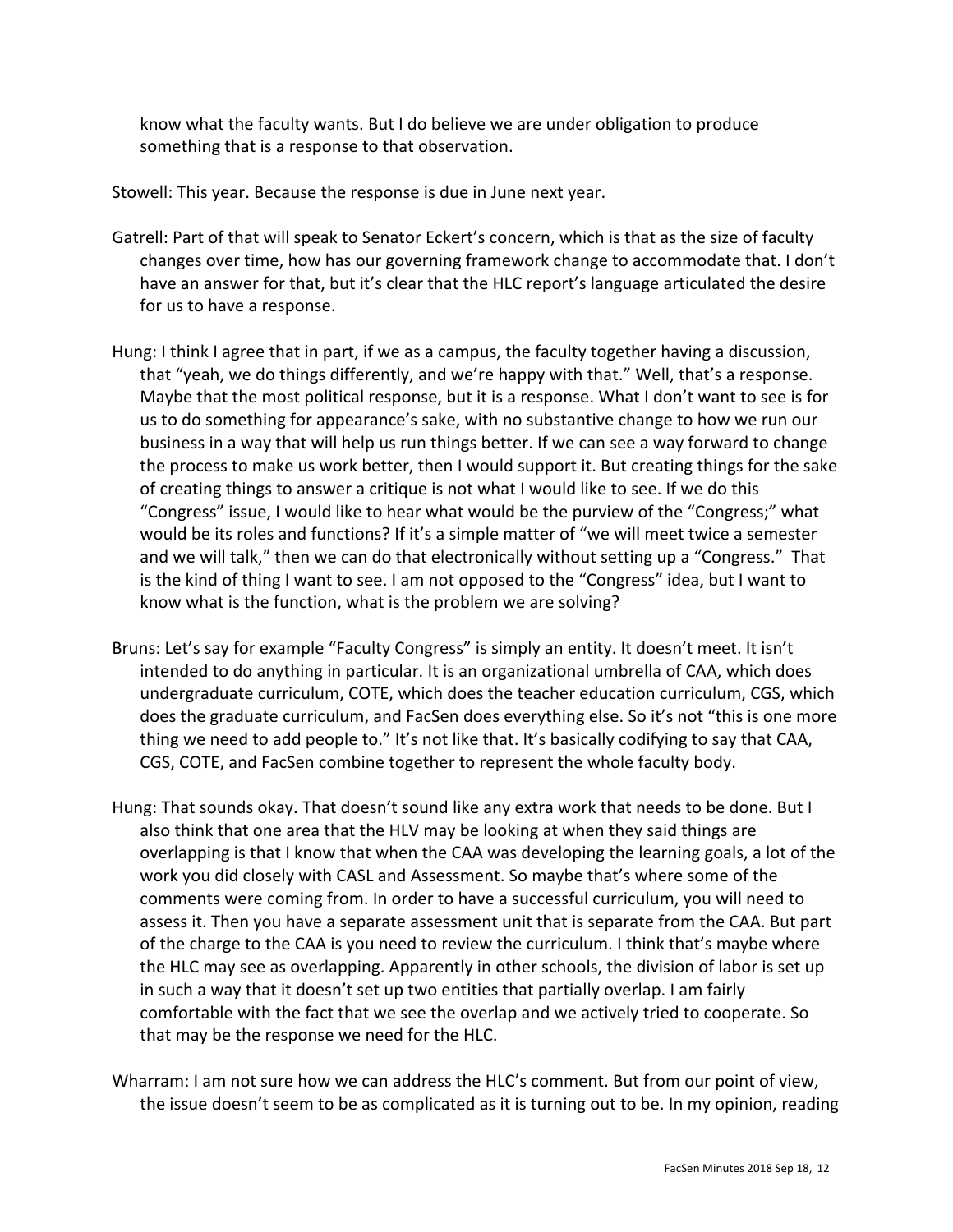minutes of meetings just doesn't convey the same range of information as attending the meeting. From my perspective, having people attend meetings and talking is really valuable, not in the sense of "we are here to approve what you're doing." It's just a matter of we knowing what you're doing and you knowing what we're doing.

- Abebe: When we started the conversation, I made the comment that we should not do, or justify what we are going to do, based on HLC's comment. Whether it's accreditation or this group here, I have served on that group before, all we have to do is to justify what we're doing. We just need to give reasons for what we're doing. If we want to change what we're doing, that's fine as well. Point number two, it's hard to be a Saint by doing only the things you want to do. We can look to things, other structures. But creating a "Congress" at a small place like this? This is contrary to what we talked about in reducing the number of committees. The "Congress" will be an expansion, and contrary to our thought. Third, I really didn't understand what you had in mind when you proposed it. I think the best way for me to understand it, and maybe for others, is to see this in hard copy. I wish to see what the rationale is, how you think this is going to work, what it improves in terms of the objective of improving governance. I need that kind of information before I can intelligently discuss this issue.
- Gronnvoll: Maybe I am misunderstanding the context then. From what I gather, Senator Bruns what you're saying is that this is a rhetorical construct. You're talking creating a "Congress" but you're not saying to create something new. It's just giving name to what we're doing.
- Bruns: Some of the points that Senator Abebe raised is to get this on paper so we can be on the same page on what we're talking about. I think the value to that is to codify it. I am thinking essentially is a rhetorical construct. Essentially, CAA does what it has always done. It's just that FAcSen, COTE, CAA, CGS combined to represent the Faculty. It doesn't mean we have to do anything differently than what we do.
- Gronnvoll: That will also eliminate the notion that we are siloed. Right now, you cannot serve on CAA and FacSen at the same time. So if you're eliminating that, then we eliminate the autonomous apart from each other.

Bruns: You mean the fact that the construct of the "Congress" where we are all members of?

Gronnvoll: Yes.

- Bruns: Yes, that's a part of it. I am also going to have monthly lunch meetings with the chairs of CAA, COTE, CGS. This is an informal thing. But this can be a formal thing where it's in the by law for the chairs to meet regularly. I think there's value to that.
- Chahyadi: Is there a specific need in creating the term "Congress." Can we just say there will be collaboration between the councils. Why would it need to be so formal?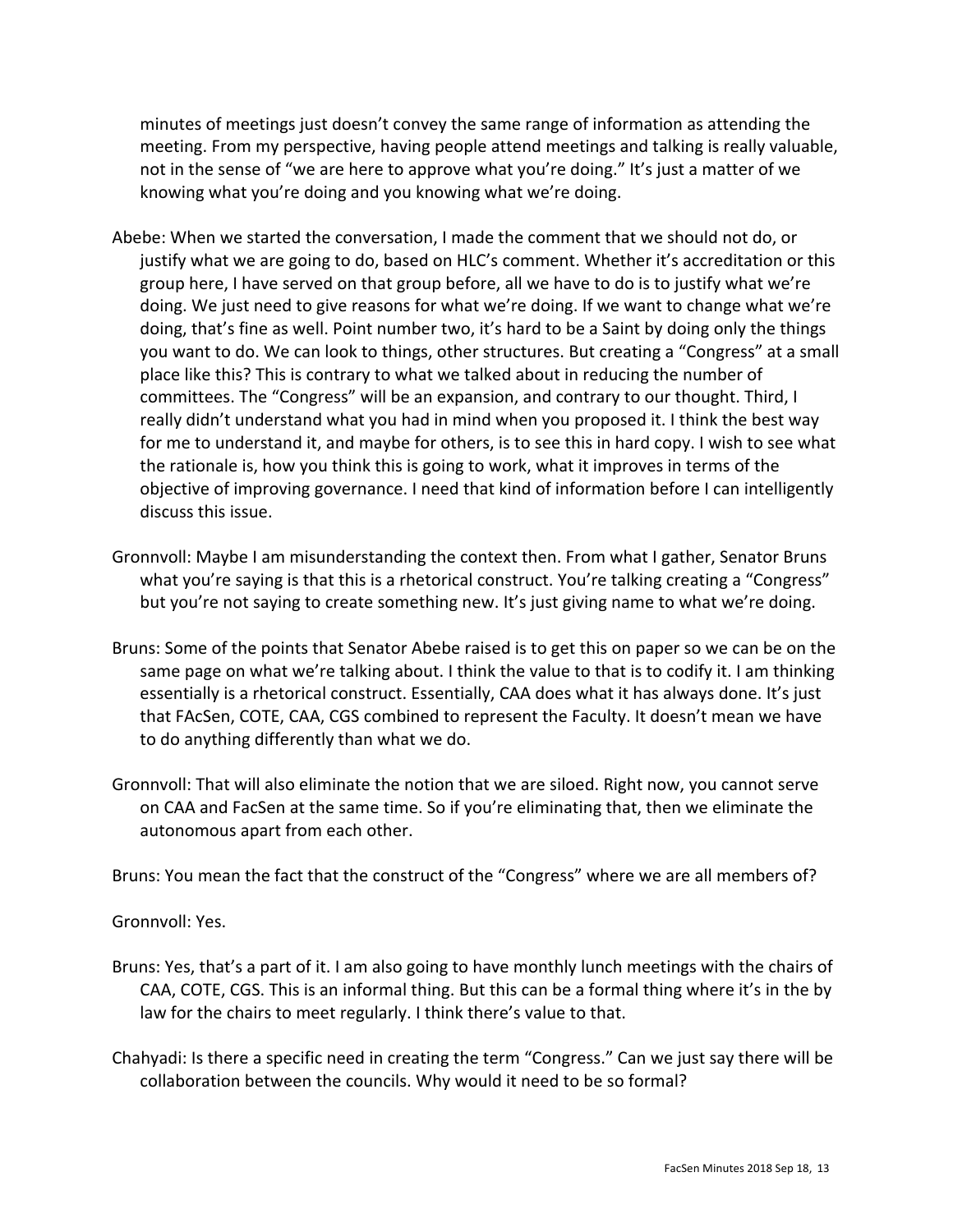- Bruns: My thinking is that this will underline the point that CAA is the faculty voice for undergraduate curriculum, that CGS is the faculty voice for graduate curriculum, etc. If we are all under this rhetorical umbrella of "Congress," it emphasizes the issue of shared governance. So part of this is to address the HLC report. But also, I don't want to be in a situation where I, as chair, think this is a good idea, and then next year, a new chair wants to do something different.
- Stowell: I think maybe we should start at the beginning: What does our constitution say our relationship is to these committees? Currently, it says that we specify their existence, and then we don't specific what we do with them. We spawn them and then we orphan them. We specify them and then we don't do anything with them. I think having a clear relationship between the committees is important in this constitution. One way to give us a reason to collaborate more is to say that we are related. I might suggest that if one word is added to the Constitution to say that "These are committees of the FacSen," then all of a sudden we have a relationship that we'd want to cultivate with these committees. Also, there's the 4<sup>th</sup> committee, the Council for Faculty Research, that we spawn. So we need to include that in our discussion. So the real question is: What is the relation with the faculty to these committees? I don't think we need to change the curricular flow if we specify that we are connected. Then that gives us justification to have liaisons to these committees, and we should be attending their meetings when important matters come up. This is not adding another layer of approval. We just specify that the FacSen is the governing voice of the faculty. We already have existing power which allows us, if we feel need, to address concerns that these committees bring up. So we are not claiming any more authority that we already have. It gives us reason to collaborate more and to feel that we are connected more.
- Throneburg: With all due respect, but I really don't like that idea. That essentially says that CAA is a subgroup of FacSen. I am okay with that if the FacSen is representative of the colleges. In other campuses, maybe all members of CAA are members of FacSen. So the FacSen is this huge thing that has all the members from all the other elected bodies – that'd be like the "Faculty Congress" idea. So if you have a seat on the Senate then you're doing the duties for the position you're elected to serve. If FacSen is a representative body of that people, then that's fine. Otherwise, we really don't like the model that CAA, COTE, etc., are subcommittees of the Senate, with just a liaison.
- Bruns: If I can jump in for a second. My concern here is that our colleagues are doing really important work in these committees. I don't want to undermine what they're doing. When I am on FacSen, I don't deal with any of that because that's what the other councils do. That's partially why I want to propose the "Congress" idea because you can have the 4 entities to combine and form this representation without creating new duties.
- Hung: So like a Faculty Voltron. I see what the contentions here are. Am I correct that CAA, CGS, COTE, CFR, don't have Constitutions for their existence. They have by-laws. Which is really odd to me. If they are separate entities, then they should have their own Constitution for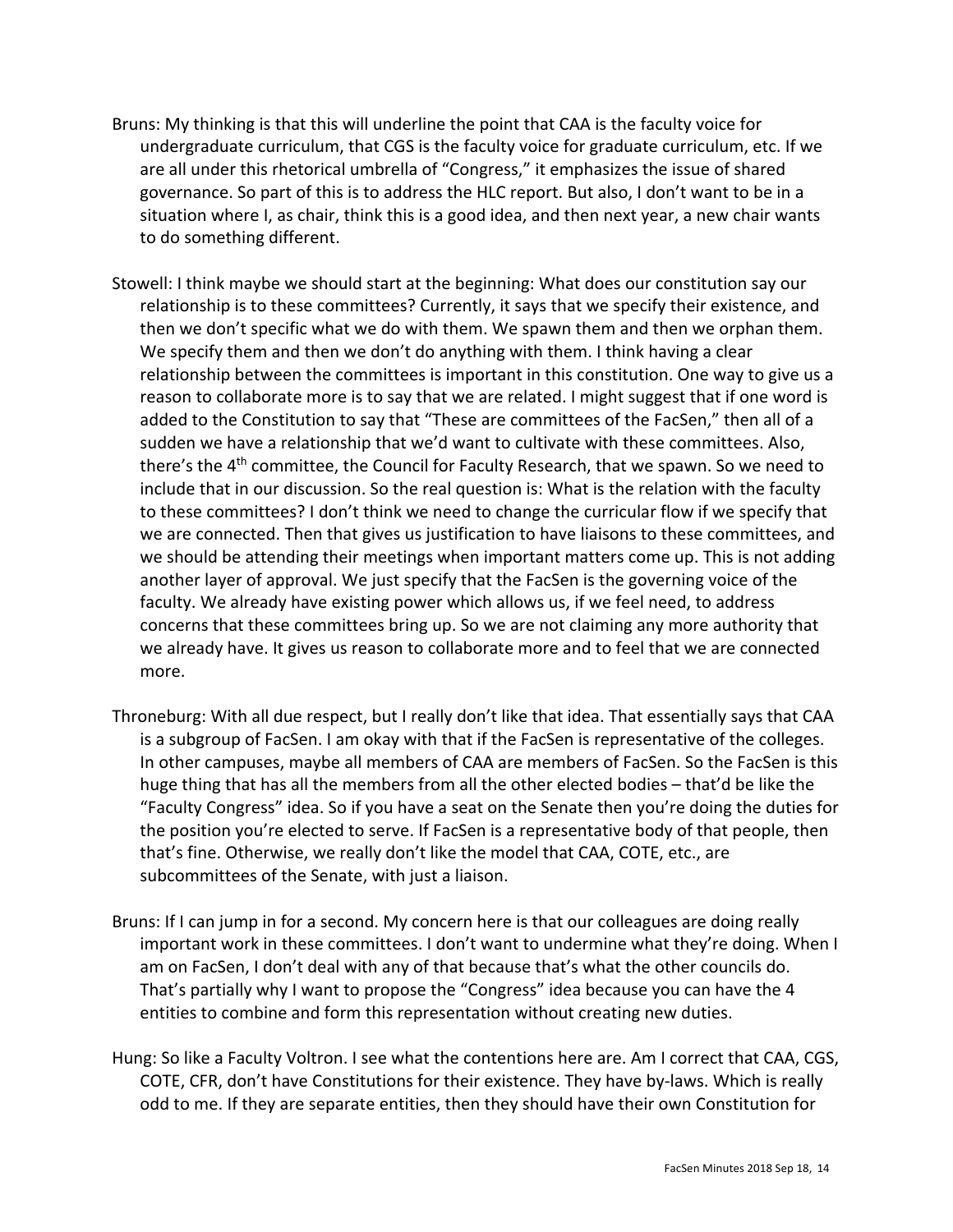existence. Right now, these committees exist under the Constitution of the FacSen. However, if you read the Constitution, it refers to "The Faculty." That leaves the impression that whoever drafted the Constitution considers that all the faculty on campus forms "The Faculty." The way I read that, that makes sense to me, is that "The Faculty" spawns the FacSen, CAA, COTE, CGS, CFR, but the FacSen is deputized to run the elections to populate these committees instead of having each committee run their own elections. That's the most sensible way for me to read the Constitution and you all can form your own opinion. Under this understanding, I think what Senator Bruns proposes is more in line with the spirit of that and with what we do, and what Senator Stowell proposes is a more literal understanding of the language.

- Gatrell: First of all, I think a lot of this depends on who our reviewers will be. So we don't know what will pique their interests. But some of the issues identified will be something that there will be a discussion about. How that will end up will really be in the hands of the faculty. At the least, we need a collaborative statement about this process that we have undertaken, to Senator Abebe's point, to fully identify the process we went through to affirm the process of X, Y, or Z. On the other hand, I do know that the Constitution is functionally for the FacSen. So there is already an implied relationship – it's just not explicit.
- Hung: And it's ambiguously implied. Whoever wrote that never let their intention clear in the language they employed. I don't know how to read the Constitution that way. It leaves room for both types of interpretation.

Bruns: I am in favor of amending the Constitution to clarify that.

Stowell: I consulted a member of the former member of FacSen who has been on the campus for a long time as to what is your institutional perspective regarding the Constitution and the relationship between these committees. He pointed to the part of the Constitution that talks about the right to review any matter that concerns faculty as a whole, which includes matters from committees. In the rare case that the Senate will have a different recommendation than the various curriculum committees, that he felt that the FacSen opinion should weigh stronger. And that creates tension.

# Gronnvoll/Throneburg/Jacobs: Yes

- Stowell: Yes, that has happened in the past. This is a FacSen problem: what is our role and how do we relate to these committees?
- Bruns: My perspective is pretty clear. Our role is to populate those committees and then they run the things that they run.
- Hugo: In my understanding, one of the issues is there is a disconnect between the communities. So improving communication between us is one of the goals we have. Your proposal about executive action approval doesn't seem to be addressing this concern. It's kind of a one-way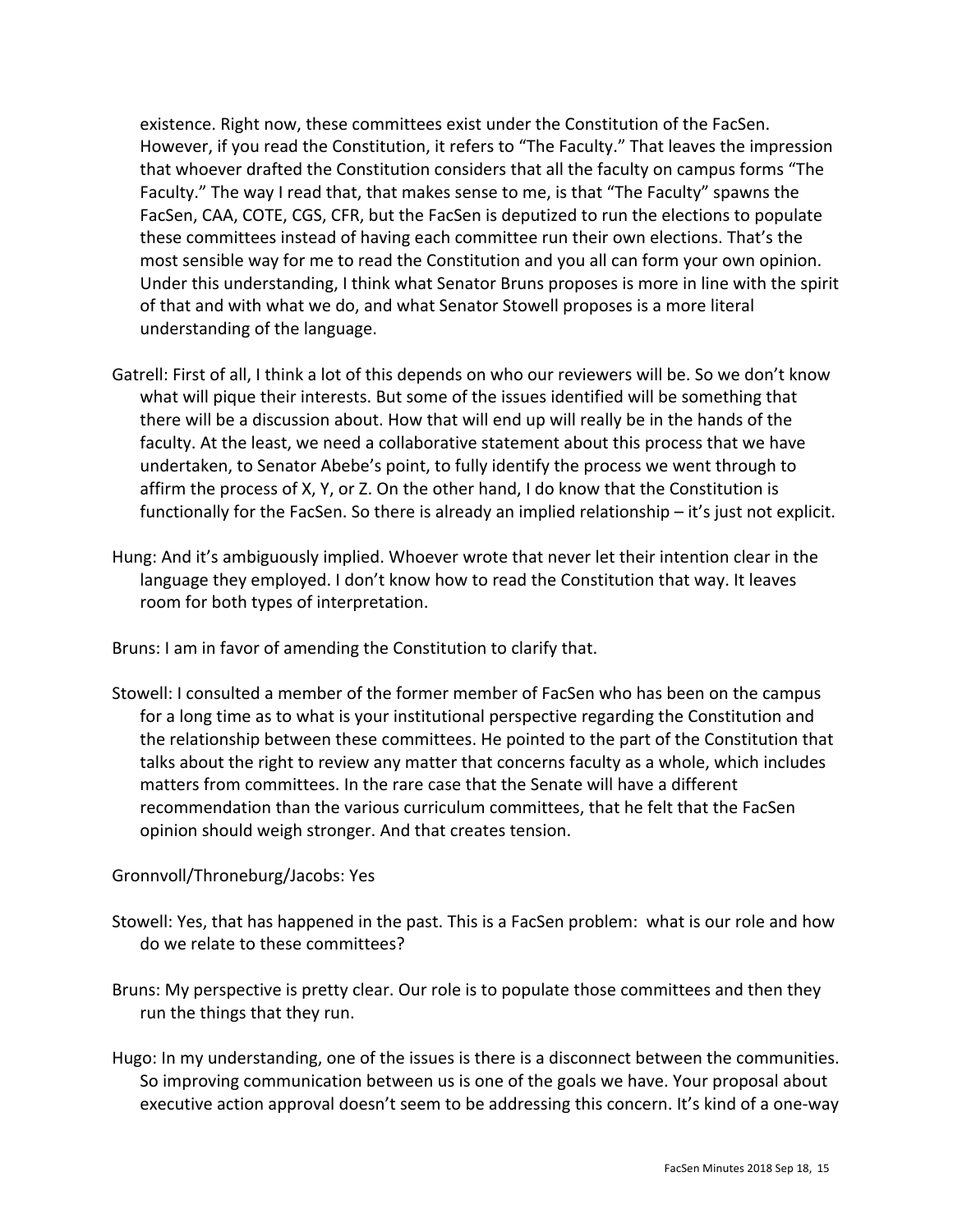communication for FacSen. My issue with the other framework, is that if we are trying to communicate with others, if we don't have meetings, and I am not saying we need to have meetings, but at least the idea of liaisons, where there'll be more communication, without an authoritative figure overseeing everything. I think that's what we need to do: more communication, and not overseeing.

Throneburg: I've talked to Senator Stowell and I support to have some FacSen seats with dual membership. If you really want a role, then be at the table. You will hear the stories and you will have a voice. Of course, you will need someone to go to both meetings.

Hugo: Yes that's one big issue.

- Throneburg: In CAA, we always have a member at CASL, so that there's always that communication between assessment and curriculum. If you all feel that you're not informed enough, then have a seat at the Council.
- Hugo: Yes we discussed that option. But we have hard enough time filling the seats as is. Also, there's the problem of CGS meeting at the same time as FacSen. I would like to see move more in the direction of better communications. We just need to find the best way forward.

Hung: Well, CGS meeting time, or FacSen meeting time, can change.

- Jacobs: Part of our concern is that we all want better communication, because there's really nothing about the processes that are broken. I certainly don't want to be going to both FacSen and CGS meeting, and I won't want to burden my colleagues with that. I think CGS is running pretty smoothly. Talking to Dr. Gronnvoll, CAA is also running smoothly. So I don't think we need to find new layers or new seats even, but just to find ways to improve our communications.
- Bruns: What if we say that the chairs of the 4 committees meet monthly to facilitate communication? I am not in favor of a model where FacSen can override the decisions of CAA, CGS, etc., because we are not part of the conversation. I would prefer that CAA is the authority on undergraduate curriculum. If a faculty has problem with it, then they can run for CAA, or COTE, or CGS. I think this idea that the FacSen is above the 3 other bodies is rife with tension and problems. That's why I think the structure of a "Congress" is better.
- Wharram: I think there's a general consensus is that better communication will be good, and also that asking people to serve on two committees is too much. To codify this, all the bodies have to do this at the same time. The 4 committees have to get together to write a resolution and work on this together.
- Bruns: So I think what we need is for me to write something up here first. As a resolution to the FacSen, which will mean Constitutional change.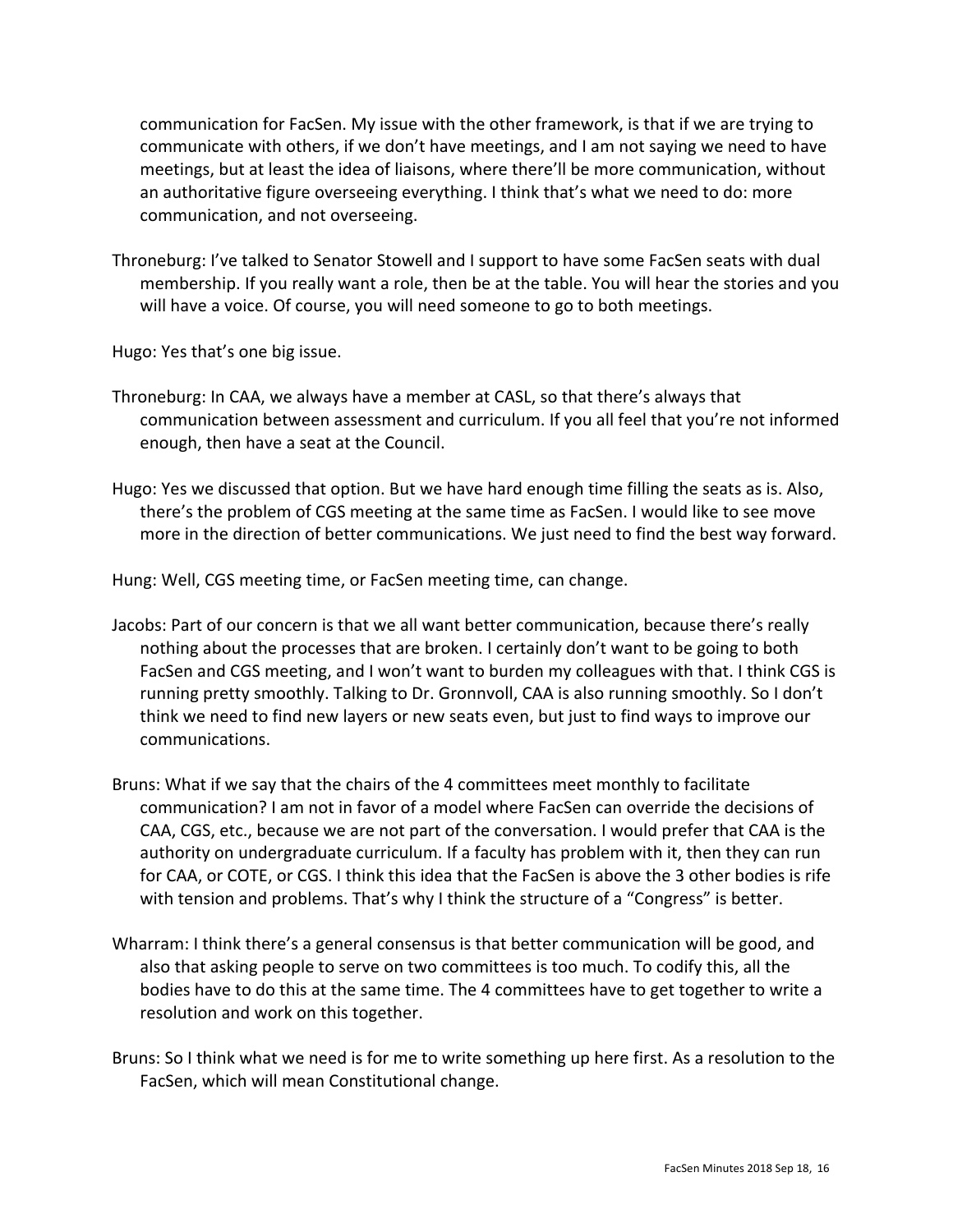Wharram: Does it have to be Constitutional change?

Hung: For my own sanity's sake I would like to have the clarification to the Constitution.

- Gronnvoll: A monthly meeting of the chairs makes sense. Since we are getting CUS for this, having a meeting makes complete sense. Having served on CAA for a long time, how FacSen defines or interprets the Constitution has sometimes been the rub. On CAA, we understand that our role is on undergraduate curriculum and we have a set of rules for that to maintain a set of standards. Sometimes it felt, least in the past, that some members on FacSen were more interested on the issue of academic freedom. So they have perceived things that we have done as infringing on that. We've had cases where things that the CAA has spent years working on gen ed and learning goals came this close to being derailed because of that concern. That's part of the reason why we feel very strongly that we cannot be perceived to be a committee under the FacSen and that's why we are here to be in this conversation.
- Abebe: There's an easy solution right in front of us: Have we made an attempt to justify the current system? And can we do that? I think we can. And if we do that then there's no need for change. What we need us to justify why the current system is working out well for us. If we cannot justify it then we need to find a new way of doing business. That has not been done as far I am concerned. I think that's the first step. I would be very concerned taking an action for change without having seen a document of trying to justify.
- Bruns: I would say that 90% of the time the way we do things, everything has been working out fine. And when things aren't working out in the other 10% of the time, it stems from the confusion about the relations between our groups. So what I am trying to address is that 10% of the cases. I want to make these relationships very clear. Whether this will go to the Constitution, or not, we will get to that when we get to that. But I think that's where we need to go.
- Wharram: I appreciate having the insight to the genealogy of things. I think that's important. That sort of information sharing will be great to have in the future. So we can think on how we can improve things for the future. When I look at the Constitution, I see that it says the CAA, COTE, CGS, and CFR shall be standing committees of "the faculty." It doesn't say "of the Faculty Senate." So that's what I see as problematic for interpretation. I don't know that we need to do Constitutional amendment if we can clarify it through an understanding. I do think that an essential part of this is to improve communication, echoing Senator Hugo's sentiment.
- Gosse: On the other hand, can't we make everybody a Faculty Senator for CAA, CGS, etc.? To empower them and make them all Senators?

Throneburg: Yes some schools have large Senates.

Gosse: It will be clear, then.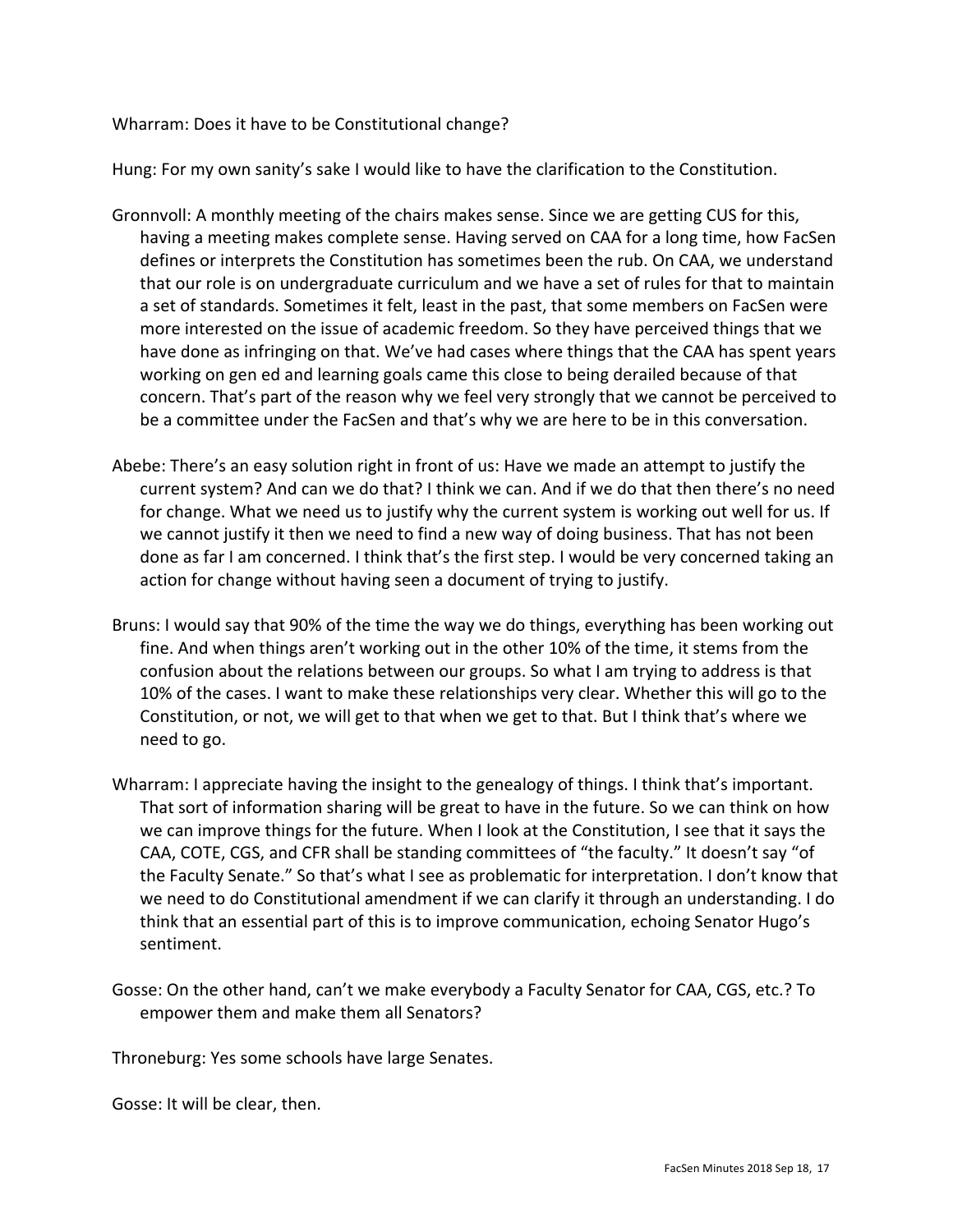Bruns: Yes one of the discussions we had was to have a large Senate like that. I hesitate to do that because we do important work here, the 15 to 17 of us here. That's why I favor the "Congress" model because we keep the entities apart and we each carry out our functions.

Chahyadi: So how were the conflicts that come from those 10% resolved in the past?

- Gonnvoll: I would like to point out that all the committees are currently revising our by-laws. Can't we all just change the by-laws to say that the chairs shall meet month, or something? Would it have to be a Constitutional change?
- Bruns: We can definitely do that. Dr. Throneburg would you care to address the other half of the question?
- Throneburg: Of course. I've heard many people say that you see these bodies as independent entities. When I look at the FacSen now and in the past, I see a lot of colleagues I respect. But to explain that as a consultative discussion, and I am talking as someone who has come to FacSen many times, and I was reporting to FacSen many times, I would like to have on paper somehow that we do need to communicate, but also what are the relations, and is there or not a hierarchy. I think many of us who have come here in various roles have felt very grilled, that our years of work in becoming experts on curriculum and assessment, are dismissed, and we felt attacked. And it shouldn't be that way. I would love to have, at the end of this process, that talks about communication in a collaborative sense. I'd rather not have an umbrella structure, and instead to have us as equals.
- Bruns: So to further clarify, something that Dr. Gronnvoll already brought up. A few years ago, CAA was working on revising gen ed and learning goals. Then some Faculty Senators had issues with what's being developed out of CAA. Did it end as a vote to the faculty?

Gronnvoll: No it stopped before it got there.

- Bruns: But there was this push to put in front of the entire faculty as to whether they would want to override the work of the CAA or not?
- Chahyadi: So would this "Congress" model solve that 10% of the problem?
- Bruns: I think what this will resolve is to say that curricular issues reside with the CAA and eliminate instead of saying "it could be CAA, it could be Faculty Senate."
- Abebe: But we've been saying this all along. We are not solving curricular issues. We are solving a governance issue.

Hung: Well, right now we are. But in the past when there were problems that wasn't the case.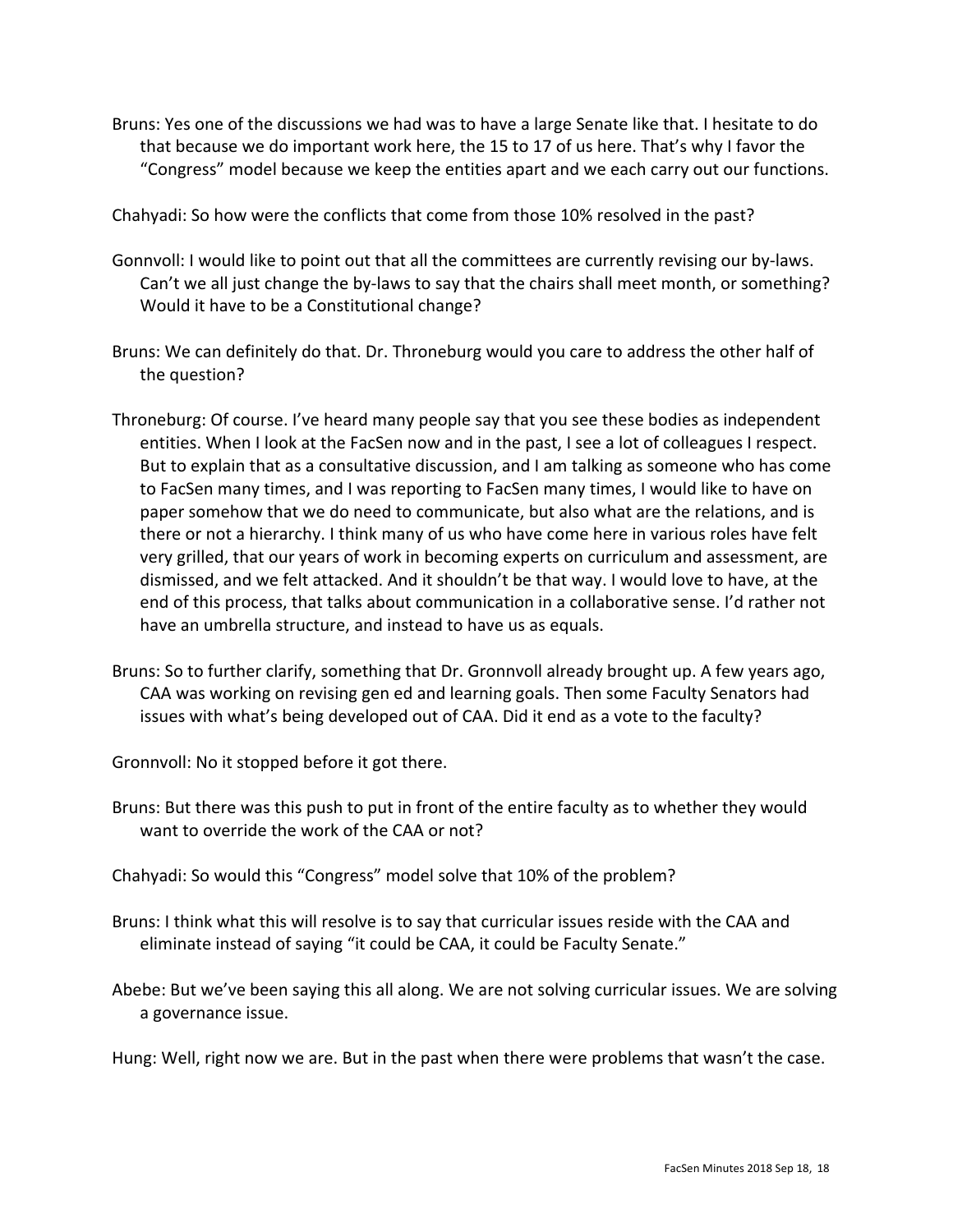- Bruns: Why don't I write up something that we can put in front of the Senate so we can further this conversation. I will share that with the other chairs of the committees.
- Stowell: I think that's an important step. This has been a year now. We started this last year with the chairs of the committees. I think this should be resolved amongst the chairs this year. I would like to see this resolved because I need to put it in the report. I do have that responsibility. I am happy to have the chairs work it out as long as we have responded adequately.
- Abebe: I think there's still valuable service here to be done. Can you put pen to paper to give us a justification on how the current system has worked, or not worked. So we can see the benefits of change, versus the cost of justifying what we have. If we can do that then we can make better decisions.
- Stowell: I cannot get inside the heads of the HLC visitors. I've related what they said. I've been to many meetings to bring this news to them. My final purpose here is to have something we can agree on.

Bruns: How about if I include that part in what I intend to write up.

- Abebe: I am not trying to be unreasonable. But in all types of commissions, you can justify what you do. You can do what you're doing provided you have proper explanation and documentation. You don't have to do what they want. You don't have to.
- Jacobs: I was going to echo that sentiment. From what I heard, there's the appearance of overlap, etc. Maybe there's the appearance, but in reality, things are working out well, and here's how.
- Stowell: Except that in the past, we haven't. We haven't even circulated the minutes back and forth since last year.
- Jacobs: That goes back to the question of what the main issues that need to be addressed? Where is the problem?
- Wharram: I think it is important that you know that we would want you to come not as consultative discussion or as underlings. We have Deans come and other constituents to come, not as justification or get our approval, but to just keep the lines of communication open. I think clarifying that relationship is very good and important.
- Oliver: Regarding the minutes, I can see having a web site where all the minutes are posted to the same site. Would that help?
- Hung: I think that would be helpful to the faculty to just go to one spot and find all the minutes. That's something we can work on.